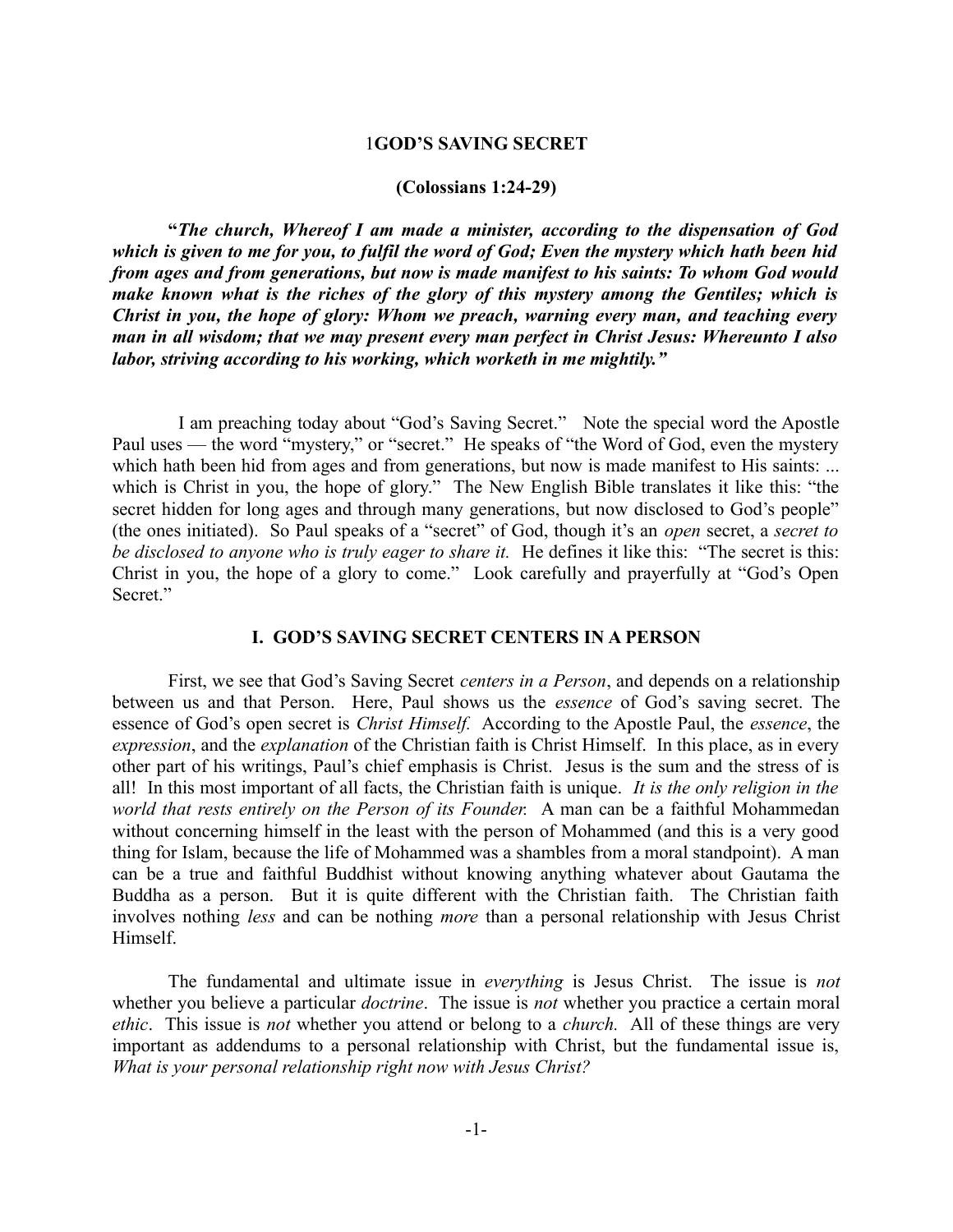A fellow pastor tells of a recent incident in his ministry which reflects this truth. A lady came one day to his study, obviously restless, eager, longing for reality in faith, but disillusioned by what she had seen of Christians and the institutional church. The problem she identified in her life is not an uncommon one. She explained her problem, then she said to the pastor, "I need help, but I don't want you to talk to me about *Christianity.* What I have seen makes it unreal to me. And I don't want you to talk to me about *Christians*, either. The ones I know seem so inconsistent." Now, those limitations would place many Christian witnesses in a very great predicament. But just listen to his glorious answer. He said, "Ma'am, I wish everyone would come to me like that, saying the things you have just said. It would be a great relief. This world is ignorant at this moment of Jesus Christ, because it wastes its time talking about Christians and Christianity. As if there were anything worth talking about except Jesus Christ Himself! I am overjoyed to say to you that I am only too glad to observe the limits of conversation you have so wisely imposed. Let's forget about *Christians,* and *Christianity*, and let's talk about *Jesus Christ Himself*." And beginning with that introduction, the woman's life began to be changed by a person relationship with Jesus.

Supposes that a certain man realizes that he has a deadly disease. He makes a long trip to a distant city because he has been told that there is a physician there who may be able to cure the disease. When he arrives at the doctor's office, the receptionist tells him, "I'm sorry, but the doctor is out. Would you like to see his assistant?" "No, I want to see the doctor himself." "Would you like to read the latest findings on this disease, published in a recent medical journal?" "No, I would prefer to see the doctor." "May I offer you some medicine which the doctor has prescribed to others with this disease?" "No, thank you, I want to see the doctor first." "Sir, I can introduce you while you wait to a person who was recently cured by the doctor." "Ma'am, I appreciate your interest and offers to help, but *I must see the man himself, for myself.*" Dear friend, if you have never known Christ, do not settle for an assistant (a preacher or teacher or Christian), or the book (even though it is the Bible), or reputable medicines (the gifts and blessings of the Christian life), or the testimony of a person who has cured by Him (a happy Christian). You would be wise to carefully observe each one — and then press right around them *to Christ Himself!*

Imagine the prodigal son in Jesus' story (Luke 15:11-34) arriving back home after his tragic stint in the far country. Suppose his brother greets him with the words, "Welcome home! *I'm* glad you are home, but *Father refuses to see you.*" Or suppose one of the faithful household servants says to him, "All the *servants* are rejoicing. Your father told us to kill the fatted calf and prepare a feast. He also told us to bring out the best robe and put it on you, and a ring on your finger, and shoes on your feet. However, he still has some issues unsettled in his heart, and he told us to hold the banquet without him, because *he's not ready to see you yet*." You see, dear friend, the greatest thing Jesus Christ offers, or *has* to offer, is Himself. Without Him, though you have all else, you are desperately poor. But *with Him, though you have little else, you are immeasurably rich in eternity's values.* 

God's Saving Secret centers in a Person, and depends entirely on a relationship between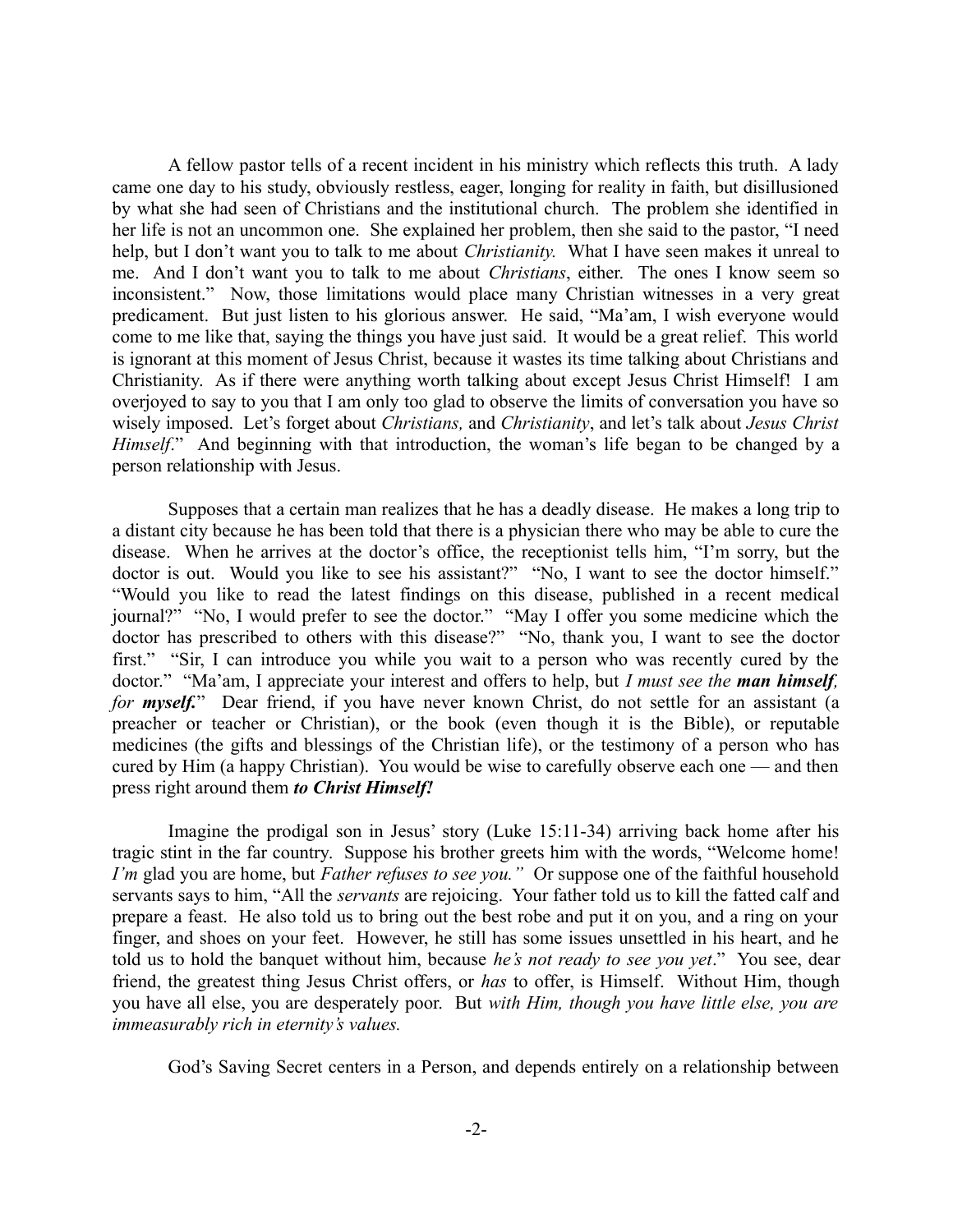the individual and that Person.

# **II. GOD'S SAVING SECRET CENTERS IN A POSSESSION AND A POSITION**

Second, we see in our text that God's Saving Secret *centers in a possession* (the possession of Christ) *and a position* (Christ *in you).* Here, Paul carries us into the *experience* of God's Saving Secret. "The secret is this: Christ *in you*, the hope of glory." Now, not all who profess and call themselves Christians are *in on* this secret. Many hold firmly to the belief that Christ is *for* them, but they have no experience whatsoever of Christ *in* them. And yet, this is the secret of everything Christian — God's *saving* secret, God's *open* secret — "Christ in you."

This is the secret of *beginning* the Christian life. To *begin* the Christian life, you must *receive* the incoming Christ. The Word of God declares in John 1:12 that "as many as *received* Him, to them gave He power to become the sons of God."

It was William Law, a great old English preacher, who said, "A Christ not *in* us is a Christ not *ours.* A Christ not *in* me is a Christ not *mine.*" It matters not what you may *believe* with your *head*, or *practice* with your *life*, if Christ is not withing you, are no Christian. It is not enough for Christ to be *near* you (indeed, that is always true); He must be in you. Not *there*, but *here!* Not *outside*, but *inside*! You see, when Christ lived in the flesh, He lived *among* men; today He wants to live *in* men.

Late one Sunday afternoon in 1921, Dr. Lyman Abbott, the great Christian writer, sat in the pastor's study of a big eastern church. He was to speak in the evening worship service, reviewing his latest book, What Christianity Means to Me. It was forty-five minutes before time for the service and the church was already packed. The pastor came in and laid his copy of Dr. Abbott's book down in front of the great author and said to him, "Would you please autograph it for me, and write in it the ripest thought that has come to you in your sixty years in the ministry." Then the pastor went out. Thirty minutes later he came back. Dr. Abbott still sat, his pen in his hand, the book open in front of him, and deep in thought. He hadn't written a word. The pastor tiptoed out. Fifteen minutes later he returned. It was time for the service to begin. The ink was not yet dry on the flyleaf of the book. This is what Dr. Abbott had written: "The ripest thought that has come to me in sixty years in the ministry is this: the Christian faith is not a *philosophy* that Jesus came to *teach*; it is a *life* that Jesus came to *impart* and to *infuse* into the experience of individuals." This is the secret — God's open secret, God's saving secret — of beginning the Christian life, to receive Christ into your life and heart.

But this is also the secret of *living* and *sharing* the Christian life. "Christ in you." To *live* and *share* the Christian life, you must *acknowledge* the *indwelling* Christ. It is one thing to receive Christ, but quite another to consciously realize and acknowledge His Presence moment by moment. Yet, the Christian life is nothing less that a moment-by-moment miracle, lived by the power of the indwelling Christ. The "open secret" is that God in Christ is able and willing to move right into the heart of His yielded child and live there, looking out of his eyes, feeling with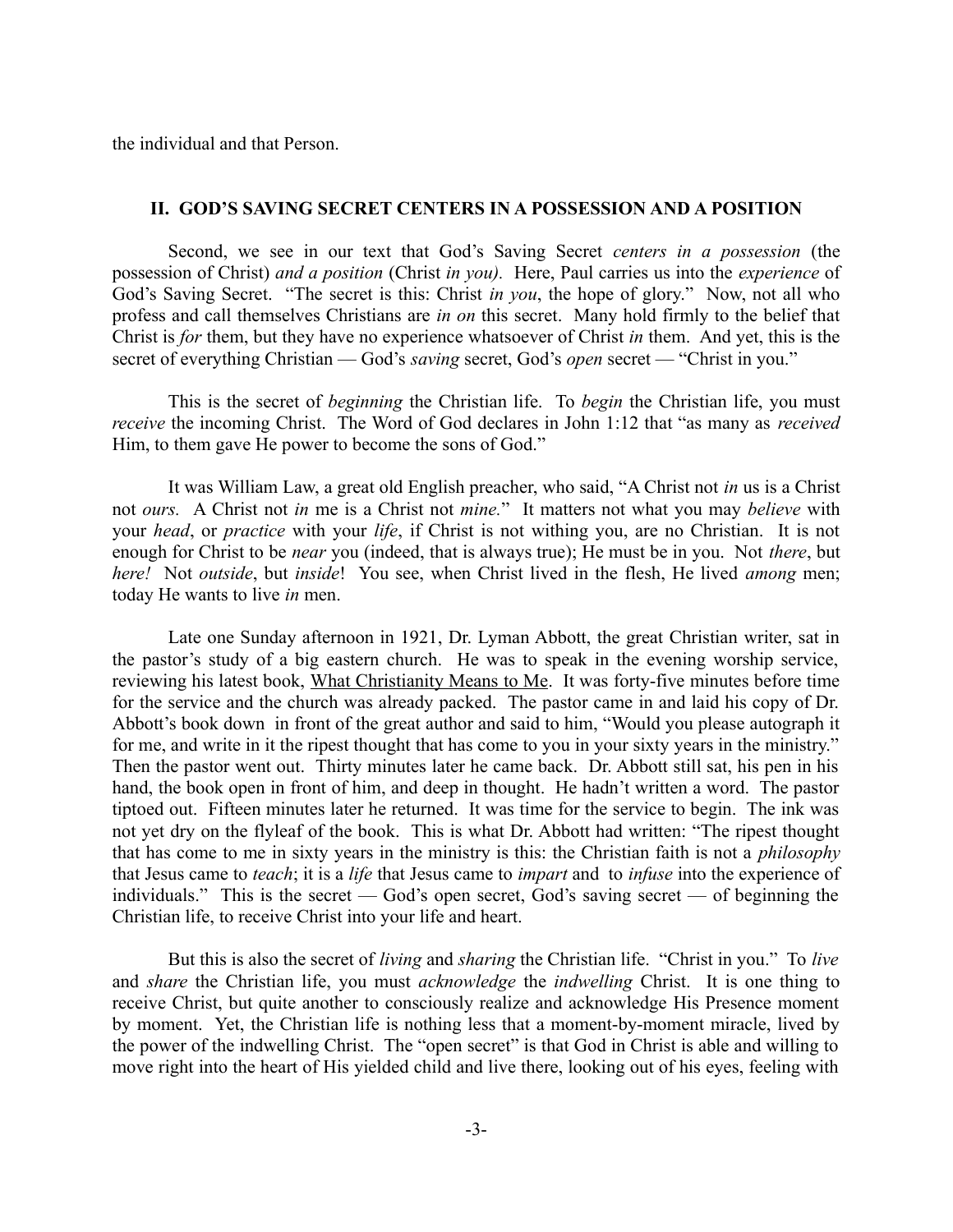his hands, talking with his lips, and sharing Himself with others through the believer's life which He occupies.

Captain Reginald Wallis used to define the word "Christian" life this: "Spell out the word C-H-R-I-S-T-I-A-N. Then take the letter 'A' from the end of the word and put it at the beginning. Now what do you read?" The answer, of course, was — "A Christ in." With great earnestness, he would then add: "A Christian is a man in whom Jesus Christ through the Holy Spirit lives, and moves, and has His being."

Every Christmas, I am reminded of Mary's "pattern of incarnation" as a perfect model for our lives. Follow the steps, and you will see the Christian life in miniature. (1) There was an *entrance* of Christ into her. And there must be an entrance of Christ into you that is just as decisive as His entrance into her. His incarnation resulted from the union of two things in her, and His incarnation in us results from the union of Word and Spirit in us. (2) There was an *enlargement* of Christ within her. She carried a growing Jesus in her for nine months, and so we will carry a "growing Jesus" in us throughout our Christian lives. How Mary was stretched and shaped by His Presence in her! She was stretched and shaped personally, socially, mentally, and spiritually (and probably in several other ways as well), and so will we be. You will find that "Christ in you" will do many of the same things to you that Mary's supernatural pregnancy did to her. (3) There was an *expression (exit*) of Christ through (from) her. Even so, when Christ grows sufficiently within us, there will be a regular and growing expression of His Life through us. He will move through us into the world around us just as He moved through Mary into the world around her! (4) There was an *extension* of Christ in an ever-enlarging way around her. After a time, she "lost control" of the One who had come through her. He became "unmanageable"! On occasion, He almost sounded as if He was rebuking her for her attempts to control and restrain Him. Mary suffered some "loss of face" on several occasions because of Him, beginning with His Birth. But she was so visited by Heaven that she never once argued with the negatives of her experience of Him. Even so, He will move into an unhindered expression through us, even if He must rebuke us and discipline us -- and even possibly cause some loss of face on our part -- to "make room" for Himself.

It is a clearly stated rule in the Bible that everything reproduces only *after its own kind*. Thus, only Christ can reproduce Christ. Suppose I suddenly found in my mind a raging desire to reproduce a copy of Raphael's masterpiece painting, "The Transfiguration." You see, when many Christians talk of reproducing Christ, they are speaking of *imitation* instead of *impartation* -- copying Him instead of allowing Him to impart and reproduce Himself in and through them. So I bring out my brushes, my paints, my coloring pencils, my easel, and I set to work. I work for awhile, and realized what a miserable attempt I am making of it. Though I try again and again, I soon become the laughing-stock of all observers. Then I begin to despair of my earlier hope. No matter how well-intentioned I might be, or how hard I might try, the result is always the same — total failure!

But suppose Raphael's spirit and ability could get inside of me! He could gain mastery of my fingers, train my eyes to the delicate perception of proportion and perspective, and he could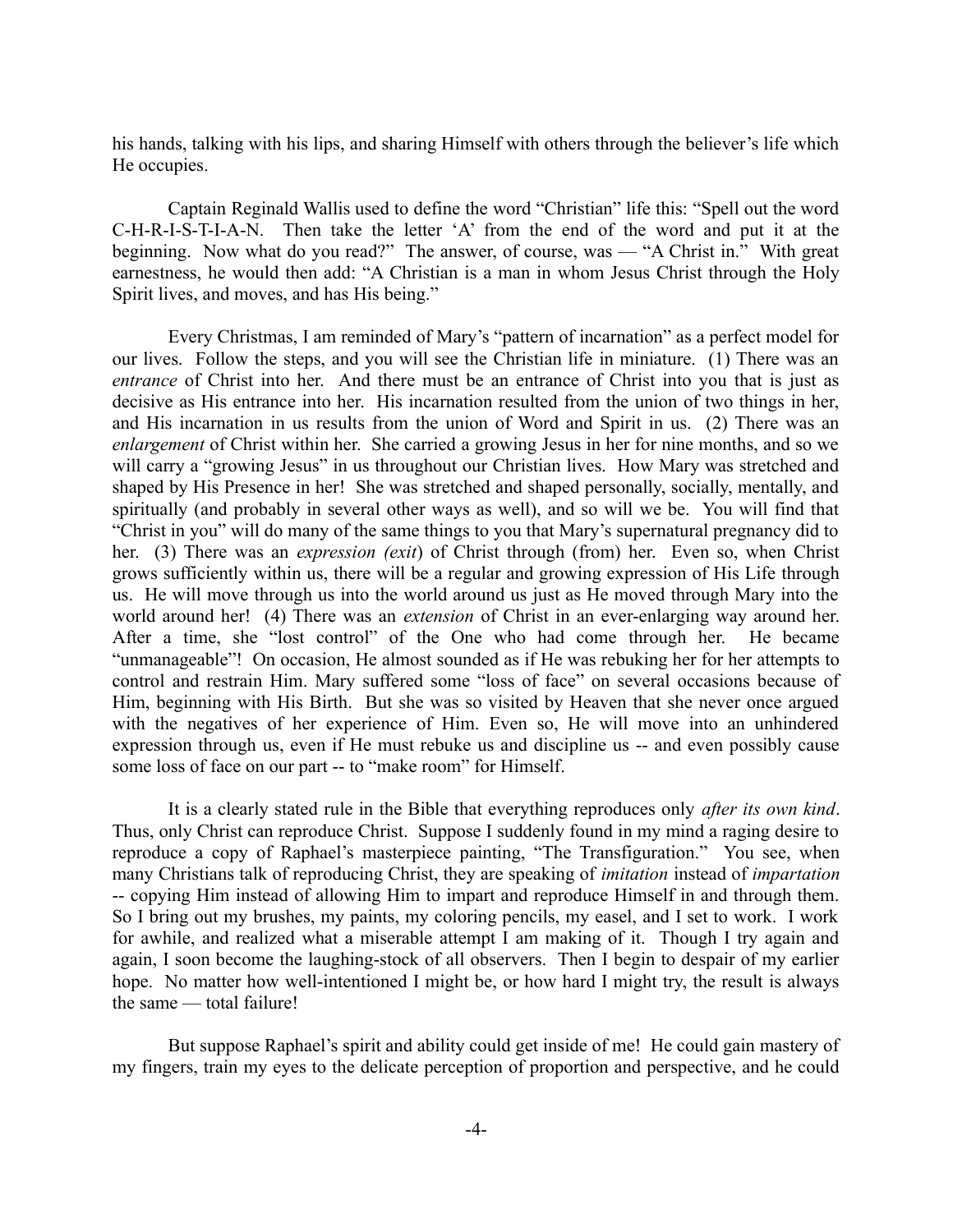more and more employ my faculties to his use, until by and by he would perfectly reproduce the masterpiece. Friends, the true Christian life is a masterpiece which only Christ can produce! *It is only the Christ within who can produce the Christ without*. Once Christ is in you, this is His goal, to so transform you inwardly that He increasingly comes to visibility and activity in the world around — right through you!

A gardener one day rescued a wild briar from the ditch where it had been left to rot and die and he planted it in a flower-bed where he was expecting a crop of flowers in the springtime. An onlooker imagined the briar's reaction in this way: "How foolish," the briar said, "how foolish can a man be? Fancy placing a briar like me in a setting like this! I can produce nothing and I'll be out of place!"

But the gardener knew what he was about. He later returned and made a slit in the briar's stem, grafting into it the stem of a choice rose. Later in the season, as flowers appeared elsewhere, so also were there lovely, perfumed roses on that old briar tree that had been left to rot in the gutter. Addressing the briar with the roses on it, the gardener said quietly, "Now you understand! *I did not plant you there for what you were going to give me, but for what I was going to make out of you! And, even then, I had to invest in you everything that I wanted out of you!"*

This is what Paul means when he states the formula, "Christ in you." Paul never succeeded in explaining it. He frankly called it a "mystery." How one personality can invade another, and live *within* another person, and express Himself through that person, yet preserve that person's essential freedom, is beyond explanation. Yet it happens! This is the *marvelous and mysterious experience* of God's open secret — "Christ in you."

# **III. GOD'S SAVING SECRET LEADS TO A CERTAIN PRODUCT**

Finally, we see that the possession of God's Saving Secret *will lead inevitably to a certain product*. It will always have a certain fixed result. "Christ in you, *the hope of glory*." Now, I think we have made it clear that the Christian Gospel does not just offer a better land in the future, "far, far away." It is not just "a good time coming." It is no mere message, as is often said, of "pie in the sky by and by." It is also God's Good News of present salvation and present help. But there definitely is a future tense of salvation. There is a very, very important future for a Christian. The Christian Gospel is the message of a future glory for those who have Christ in their lives right now. The Christian faith, which is "Christ in you," not only works in this life, but reaches out to the life beyond.

Let me be as clear as I possibly can at this point. This "hope of glory" has both a *present tense product* and a *future tense prospect*. *Now*, the stress in that phase is on the word, "*hope*," but *then,* it will be on the word, "*glory."* 

Two children were counting their money. "I have five pennies!" exclaimed one little girl. "I have ten," replied the other. "No, you don't!" protested the first one. "You only have five pennies, too." But the second girl calmly replied, "I only have five pennies *here*, but my father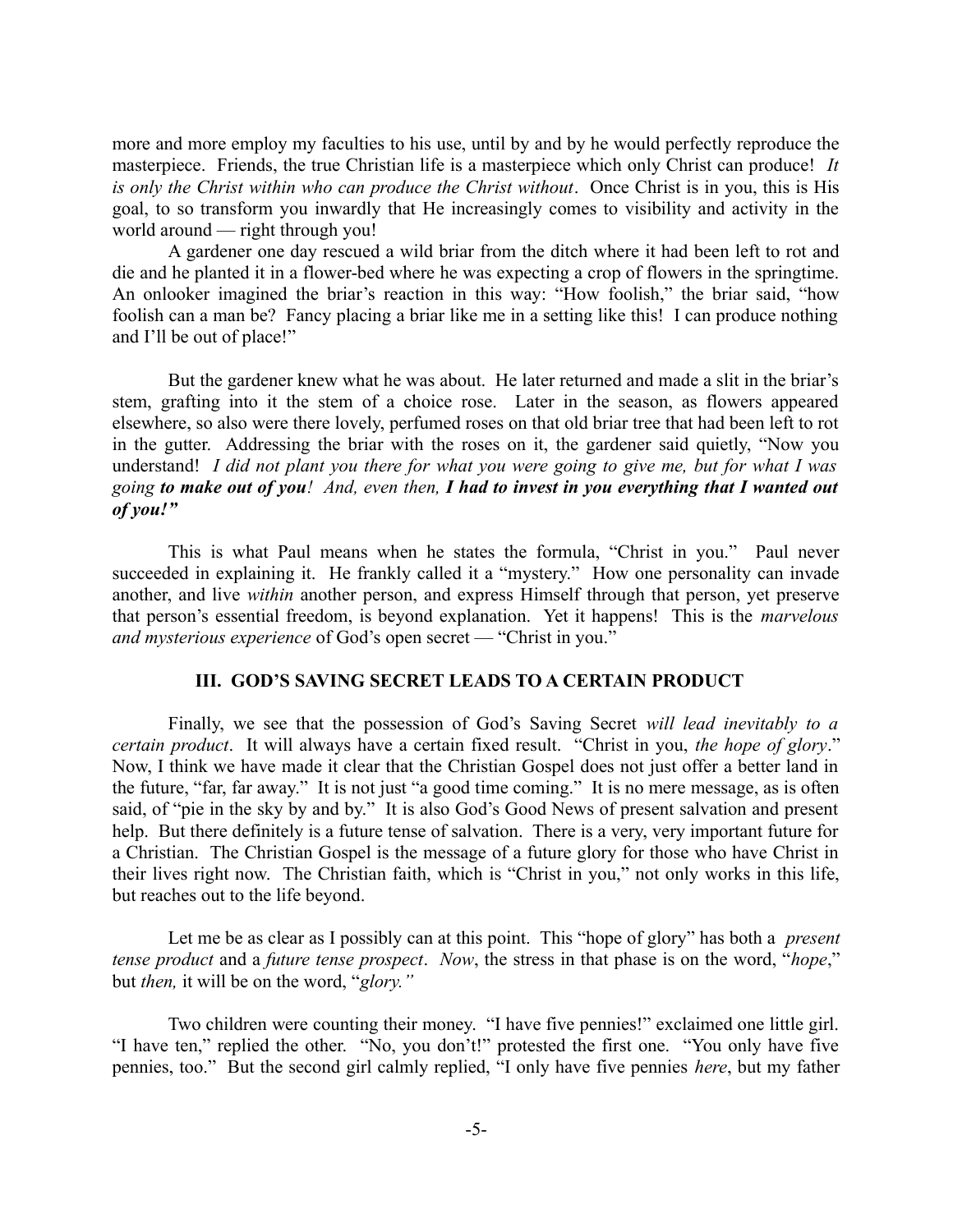promised me five more *when we are at home together.* So I have ten." Every Christian has a *present-tense glory* right now, and he has a *promise of prospective glory* hereafter — *when he and Jesus are at home together.* 

The *present tense product* may be explained like this. "Glory" in the Bible is the manifestation of God's character; it is the outshining of God's radiance. "The Word became flesh, and dwelt among us, and we beheld His glory." In other words, we saw the character of God in Jesus. Romans 3:23 says, "All have sinned, and come short of the glory of God." Remember, the "glory of God" is God's own character in demonstration. So, if you are less perfect than God's character, you are a sinner — and each of us qualifies!

So "Christ in you, the hope of glory" is an entire explanation of God's great salvation. You see, when Adam sinned in the Garden of Eden, God's glory, God's character, God's nature — God Himself — departed out of man. In that moment, man died spiritually. In that moment, man also fell back upon his own resources for living. He began to depend on his own body and soul, instead of depending upon God within him. He became "flesh," which is the Biblical word for man acting out of his body and soul, independently of a relationship with God in his spirit. Thus, he was "dead" toward God "in trespasses and sins" (Ephesians 2:1).

Our text tells us that *the only hope* of God regaining his rightful and proper place within man's spirit is by means of *Christ in you.* Without Christ within, each man remains dead toward God, and it is virtually impossible to convince a dead man that he is dead! I say, "virtually impossible" — though God can do it through a miracle! And this is precisely what happens in the miracle of conviction (John 16:7-11). God awakens and dead man to the reality of his own death! Then, he will happily consider the other great miracle of salvation, the miracle of "Christ in you."

But remember that there is also a *future-tense prospect* to the great truth of "Christ in you." What does a Christian have to look forward to in Heaven? Uncertainty? No! Fear? No! Embarrassment? No! You see, *man's* ways lead to a *hopeless end*, but *God's* ways lead to an *endless hope.* According to Ephesians 2:7, every born-again person may expect *eternal kindness* from God. God will never get tired of being kind to me! Why? Because Christ is in me! So God will practice eternal kindness toward His Son and His sons! And I am one of His sons -- a King's kid! Thus, God will never tire of being kind to me. What a prospect!

"Christ in you" is God's provision for you for *time* and for *eternity*, for *earth* and for *heaven*, for *now* and *for then.* The indwelling Christian Himself constitutes the pledge of future glory. "The hope of glory." But is it only a "hope"? Well, even if it is, in the New Testament, the word "hope" has no shadow of doubt, no trace of uncertainty, associated with it. A New Testament hope is "a sure and certain hope." The word "hope" in the New Testament never refers to something that is uncertain, but only to something that is *future.* 

 When a baby is in his mother's womb before birth, he develops eyes, but there are no colors for him to see! He develops ears, but there are no harmonies for him to enjoy! He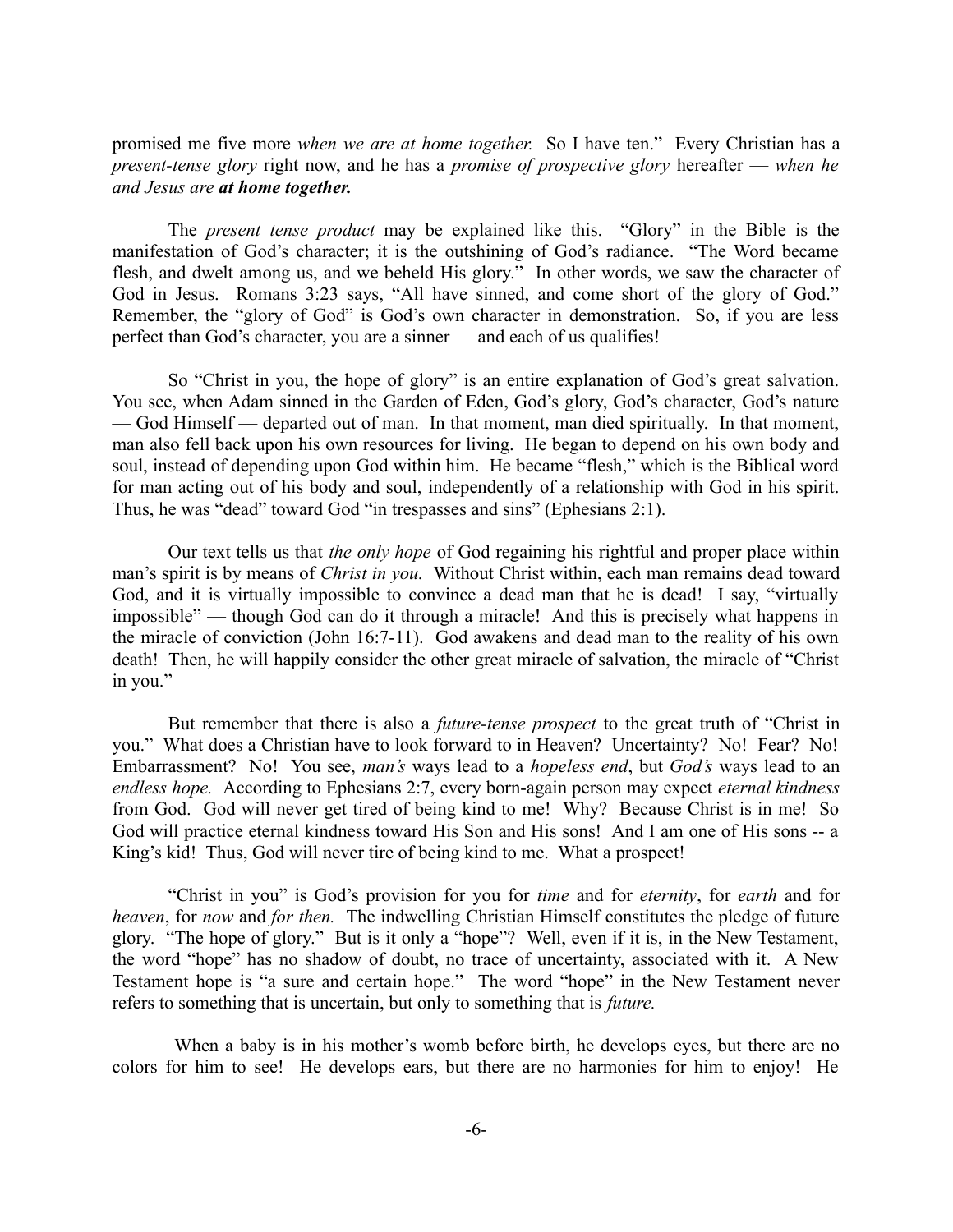develops feet, but there are no paths for him to walk! He develops hands, but there are no deeds of service for him to perform! Just so, man is meant to grow "spiritual organs," to sharpen "spiritual senses" (Hebrews 5:14), while he is here on earth. Do you see why the enlargement of Christ in you is so important on a daily basis? Each saved person is to be in dynamic daily development for His eternal experience of the "glory" hereafter. Each saved person is in "reigning training" right now for His eternal reign with Christ. "Christ in you" now is your present guarantee of an eternity with Him in His heavenly glory hereafter. Hallelujah!

It has been my personal privilege to travel outside the United States over eighty times. Every time I re-enter my homeland after returning from the country I have visited, I eagerly pass through customs, answering any questions in order to get home again. Entrance into heaven might be like that. At re-entry into the United States, the U. S. citizen must fill out a form which asks, "Do you have anything to declare?" Just as there is a pre-determined entrance exam for readmission into the United States, there is a pre-determined entrance exam for admission into Heaven. When you are asked at the Gate of Heaven, "Do you have anything to declare?" you may be sure that *the Name of Jesus is going to be like honey on your tongue at that moment*! It will be a joy to your heart to declare His Name and announce that His Presence in you is your "hope of glory." As one old preacher said, "Don't miss it if you can!"

Do you know anything about this by personal experience? Can you say, "Christ is in me, the hope of glory?" If not, would you not ....

> "Just now, your doubtings give o'er, Just now, reject Him no more; Just now, throw open the door; Let Jesus come into your heart."

As God acts upon you with the miracle of His conviction, as you realize your sin and your need, trust Jesus Christ and Him alone as your only "hope of glory." A foretaste of glory will immediately fill your heart, and the Full Meal in Heaven will be something to experience! *I have a guaranteed advance reservation*. Trust Jesus, and secure your own reservation today.

Perhaps you do not know *how* to trust Jesus to save you. Perhaps you don't know what prayer to pray. Let me help you. Down in your deepest heart, pray a prayer like this: "Jesus, I have sinned, and I am lost. I cannot help myself; I cannot save myself, any more than I can lift myself by my own shoestrings. But You tell me that You love me, and that You died on the Cross personally for me. You also tell me that You did not stay dead; You arose from the dead. And You tell me that if I will simply trust You — totally depend upon You and You alone to save me — that You will come into my life and forgive my sins and give me Your Gift of Eternal Life. *Jesus, I do now trust You! I trust You, and You only, to save me now and forever.* You arose from the dead to guarantee my salvation as I trust You. I trust You, Jesus, right now. Thank You for saving me. Now, take my life and use it for Your purpose. In Your Name, amen." Hebrews 7:25 says, "Jesus is able to save unto the uttermost all those who come unto God by Him because He ever lives to intercede for us." And Romans 10:13 says, "Whosoever shall call upon the Name of the Lord shall be saved." This is a very, very serious matter. Call upon Jesus today; trust Him to save You right now.